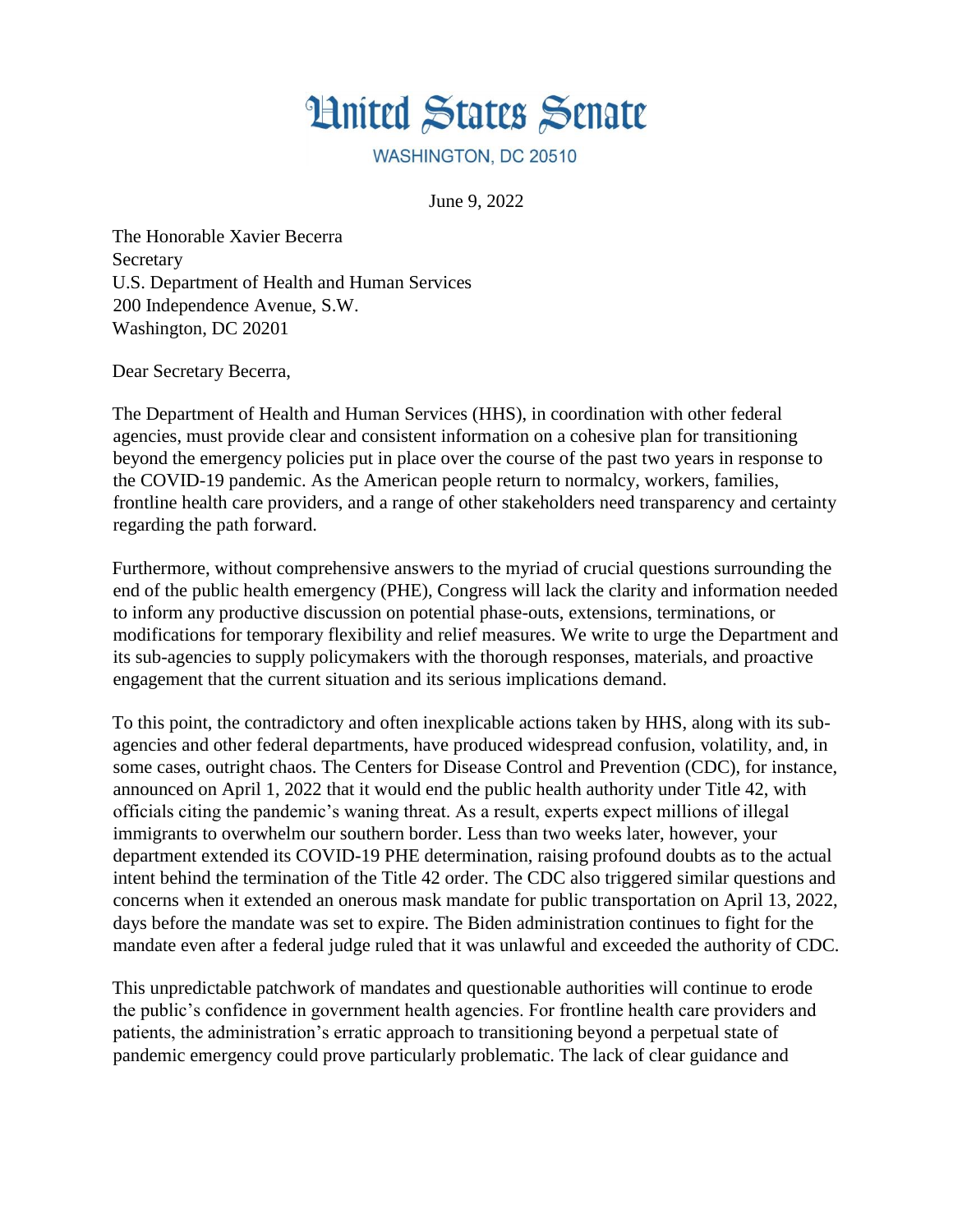deliberative planning on the path forward make it impossible for these dedicated professionals to understand how the administration will bring the PHE to an orderly conclusion. Moreover, while some emergency policies should undoubtedly end as we work to return to normalcy and conserve taxpayer resources, other provisions advanced under the PHE determination, such as certain flexibilities in care delivery, could help to inform policymaking decisions well beyond the end of the emergency period.

To that end, we write requesting information related to the utilization and scope of blanket waivers implemented by the Centers for Medicare & Medicaid Services (CMS) since the January 31, 2020 PHE declaration. We respectfully ask you provide answers to the following in a thorough and expedient manner.

- 1. Please provide a comprehensive, chronological list of the blanket waivers implemented by CMS for the Medicare, Medicaid, and Children's Health Insurance (CHIP) programs that were in effect as of June 1, 2022. For each flexibility, please provide:
	- a. A brief description of the policy;
	- b. Its associated statutory authority;
	- c. Whether CMS considers the policy to be contingent upon the existence of a PHE declaration;
	- d. Effective date of implementation;
	- e. Per Section 1135(d) of the Social Security Act (42 U.S.C. § 1320b-5(d)), a copy of the original written notice to Congress for each authority used, if applicable; and
	- f. The original regulatory citation in rulemakings, transmittals, rulings, guidance, or other relevant agency documents.
- 2. Similarly, please provide a comprehensive, chronological list of blanket waivers implemented by CMS for the Medicare, Medicaid, and CHIP programs during some portion of the PHE that were no longer in effect as of June 1, 2022. For these flexibilities, please provide:
	- a. A brief description of the policy;
	- b. Its associated statutory authority;
	- c. Effective date of implementation and termination;
	- d. Justification for termination;
	- e. Per Section 1135(d) of the Social Security Act (42 U.S.C. § 1320b-5(d)), a copy of the original written notice to Congress for each authority used, if applicable; and
	- f. Original regulatory citation in rulemakings, transmittals, rulings, guidance, or other relevant agency documents.
- 3. The PHE under Section 319 of the Public Health Service Act (42 U.S.C. § 247d) terminates after 90 days of its most recent renewal or at the discretion of the Secretary. Given this timeline, has CMS developed plans or actions it intends to take to ensure stakeholders, including providers and patients, are aware of the expiration of these flexibilities?
	- a. If yes, please describe these plans in detail.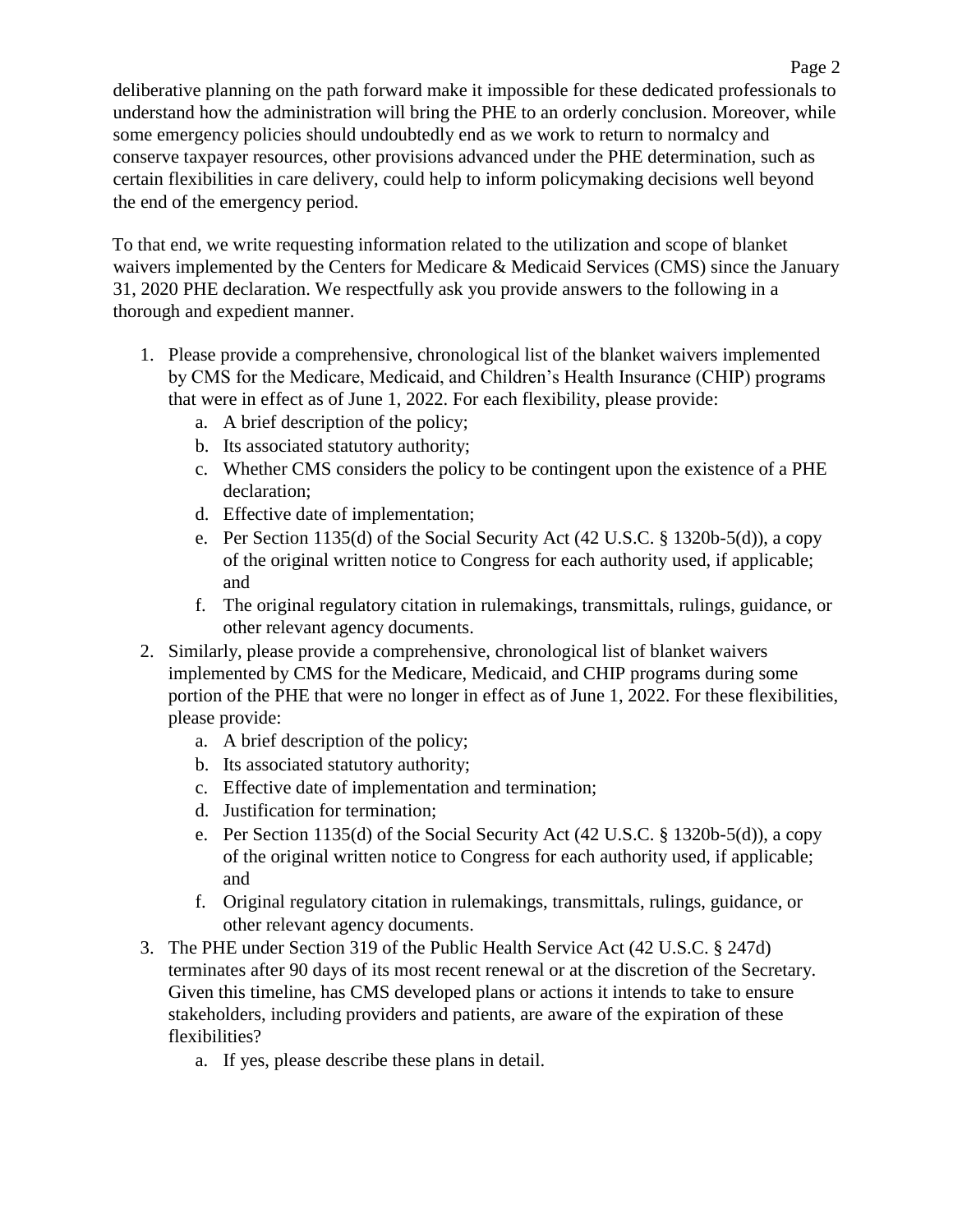- b. If not, what is CMS's justification for why it has not done so?
- 4. Are there concrete steps CMS plans to take to ensure a smooth termination of PHErelated waivers and flexibilities absent Congressional action on extending such policies? If so, please describe in detail.
- 5. For any blanket waivers that, in CMS's view, are not contingent upon a PHE declaration, how will CMS determine whether to continue, phase out, terminate, or modify the relevant policies after the termination of the PHE declaration?
- 6. Section 1135(f) of the Social Security Act (42 U.S.C. § 1320b-5(f)) requires the Secretary to issue a report within one year of the PHE ending about the approaches it used to implement emergency waivers. Has CMS specified the metrics and methodology it plans to use in evaluating these waivers?
	- a. Until this report is published, please identify the most substantial waivers set to expire upon the PHE's termination with regard to:
		- i. Economic significance;
		- ii. Anticipated number of patients affected; and
		- iii. Anticipated number of providers affected.

This information will assist us in conducting administrative oversight and ensuring program integrity. Further, it will allow us to gain critical insight as to what is most effective when it comes to easing provider burden, improving beneficiary outcomes, and controlling program costs in a post-PHE world. Above all, providers and patients will stand to benefit from greater predictability and foresight into expected program changes in the coming weeks and months.

Once again, thank you for your prompt attention to this matter.

Sincerely,

 $\sigma$ un 120 rasso

John Barrasso, United States Senator

\_\_\_\_\_\_\_\_\_\_\_\_\_\_\_\_\_\_\_\_\_\_\_

Mike Braun United States Senator

 $\forall$  rully mone open

Shelley Moore Cap United States Senator

 $\int$ 

John Boozman United States Senator

 $\overbrace{\phantom{aaaaa}}$ 

Richard Burr United States Senator

 $a$ ssicl $\varphi$ , M.D.

Bill Cassidy, M.D. United States Senator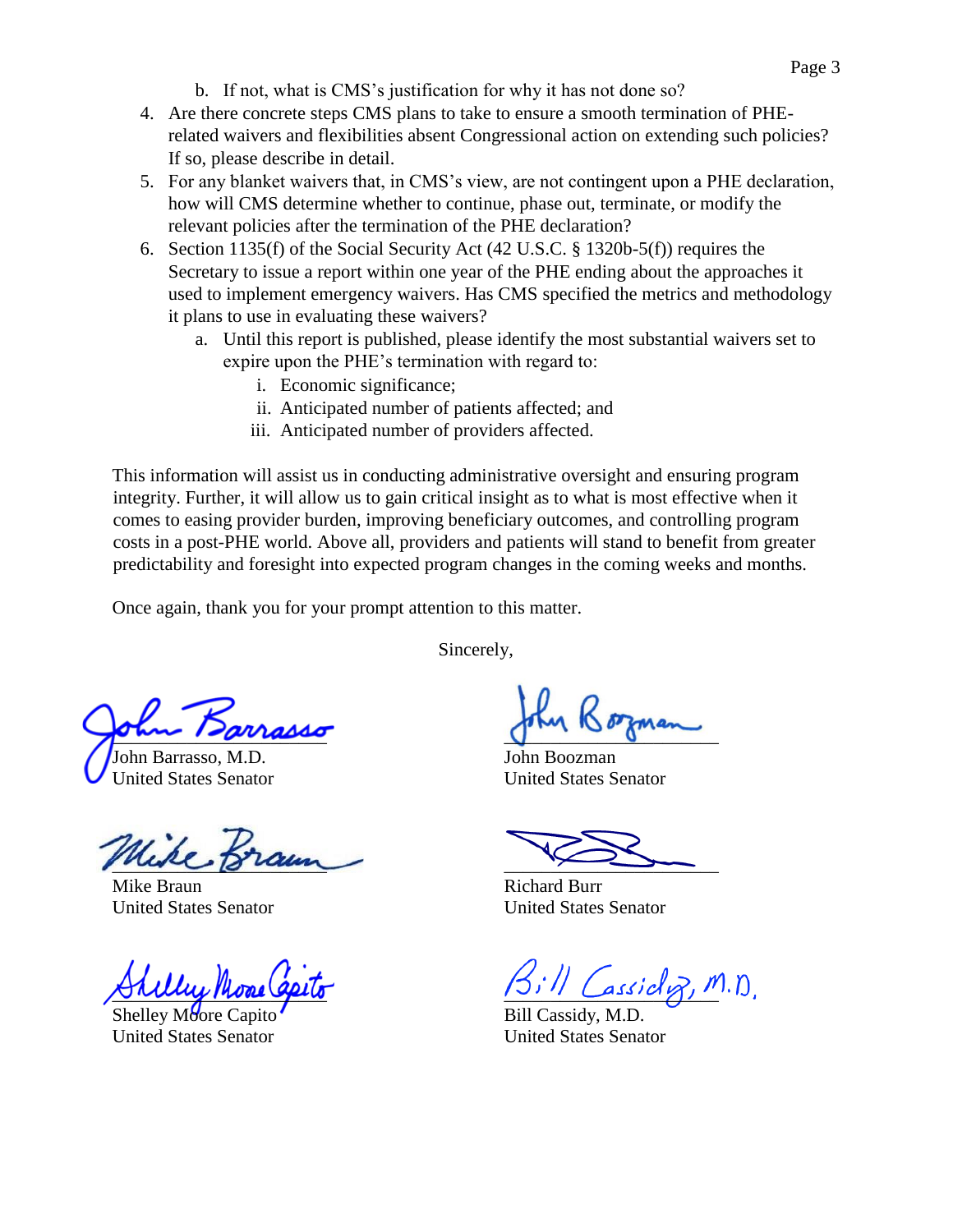Page 4

 $\int$ 

John Cornyn United States Senator

 $\sum_{i=1}^n$ 

Steve Daines United States Senator

 $\mu\alpha\alpha\alpha$ 

Deb Fischer United States Senator

\_\_\_\_\_\_\_\_\_\_\_\_\_\_\_\_\_\_\_\_\_\_\_

James M. Inhofe United States Senator

 $\frac{1}{2}$ 

Cynthia M. Lummis United States Senator

 $\sqrt{m_0}$  un

Rand Paul, M.D. United States Senator

 $\cup$   $\cup$   $\cup$ 

James E. Risch United States Senator

 $-$ 

Ben Sasse United States Senator

 $\mu$ 

Mike Crapo United States Senator

 $\sim$   $\sim$   $\sim$   $\sim$   $\sim$   $\sim$   $\sim$ 

Joni K. Ernst United States Senator

\_\_\_\_\_\_\_\_\_\_\_\_\_\_\_\_\_\_\_\_\_\_\_

Charles E. Grassley United States Senator

 $\frac{1}{2}$ ames Lankford

United States Senator

 $\mu\rightarrow 0$ . / Tank

Roger Marshall, M.D. United States Senator

 $\sim$ 

Rob Portman United States Senator

 $\overline{\phantom{a}}$ 

Marco Rubio United States Senator

 $\frac{1}{2}$ 

Rick Scott United States Senator